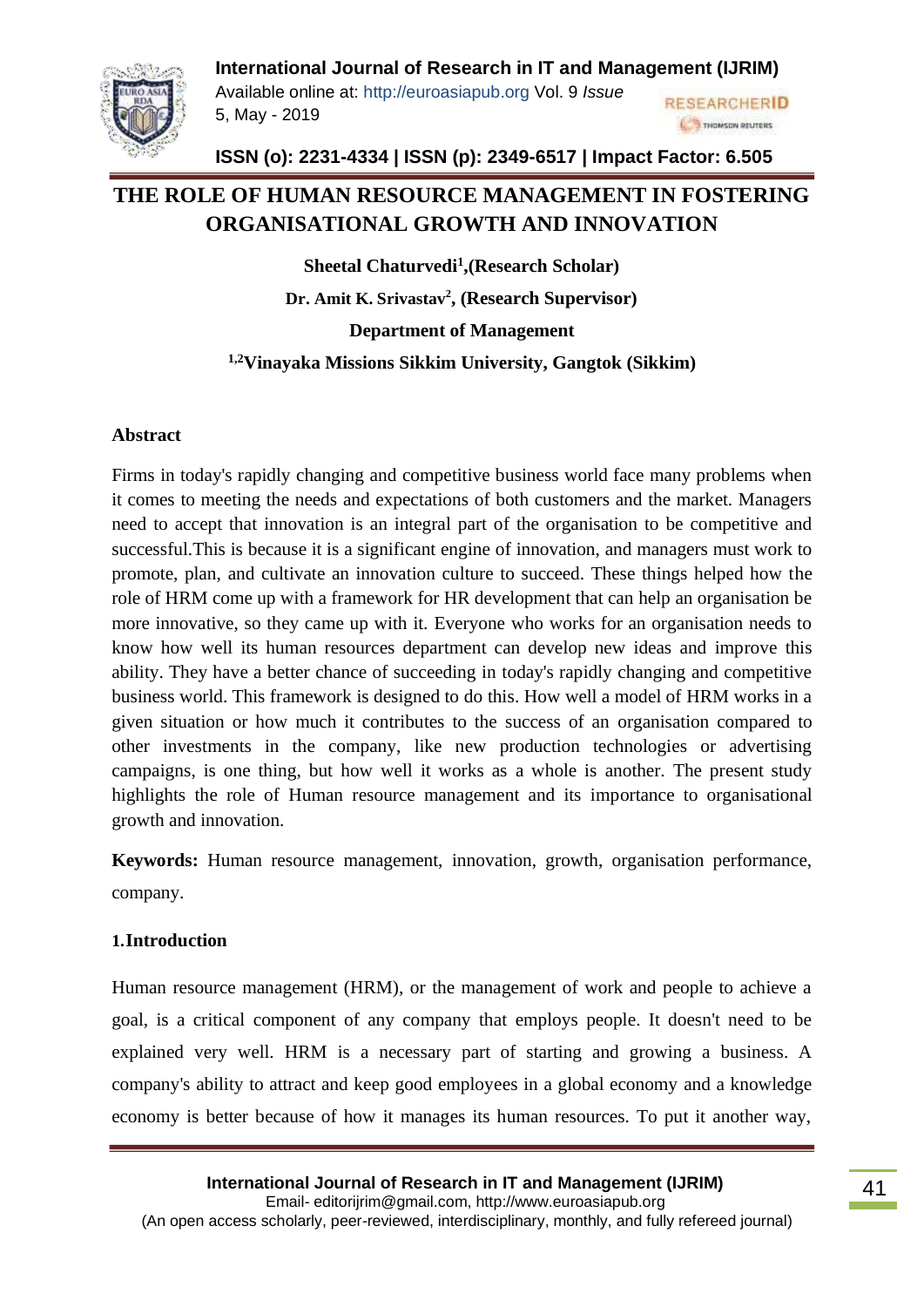

**RESEARCHERID 6 S THOMSON REUTERS** 

Available online at: [http://euroasiapub.org](http://euroasiapub.org/) Vol. 9 *Issue*  5, May - 2019

### **ISSN (o): 2231-4334 | ISSN (p): 2349-6517 | Impact Factor: 6.505**

understanding human resources management (HRM) may prove to be more important in selecting people who used to create new processes or products. As part of a knowledge-based human resources approach, these roles and activities aid in identifying and recruiting individuals who possess unique abilities that may be exploited to improve organisational competitiveness through the development of knowledge management capacity. Collaborative networks with other businesses have been found to be the best way to get information and benefit from their new skills, knowledge, and technologies (Huggins & Thompson, 2015; Petruzzelli, 2011).

During the last 20 years, the world has changed a lot. As the new millennium starts, a new kind of civilization has begun to rise up. It's a time when things are changing quickly and unexpectedly with wide-reaching effects. Governments, citizens, groups of people, nationstates, and societies all have a lot to do with this, too. There are a lot of changes taking place in both public and private organisations, as well as in their management systems, for one reason or another, to live, they have to change (Farazmand, 2004; Kesti, 2012; Silva, 1997 Anastasiu, 2012). As a result, if future managers want to meet the challenges of globalisation and ride the "waves of change," they can't just be good HR managers who have a lot of skills. Those in charge of human resources and organisational behaviour must be smart and know how to do their job well.They must also be able to learn and lead organisations that are learning and be able to build human capital and interact with others on an equal footing rather than as superior figures. It's also essential that they're able and eager learners who can also lead organisations that are (Farazmand, 2004; Anastasiu, 2009).

Many people don't know how the knowledge chain works right now. This study looks at how knowledge-based HRM practices, knowledge management, intellectual capital, and innovation in small businesses are linked together. It fills in the gaps in our knowledge. When HR leader wants to build a culture of innovation, they need to use all of the tools at their disposal, like cultivating creative talent, setting up effective frameworks to help that talent, and remembering that innovation is a team effort.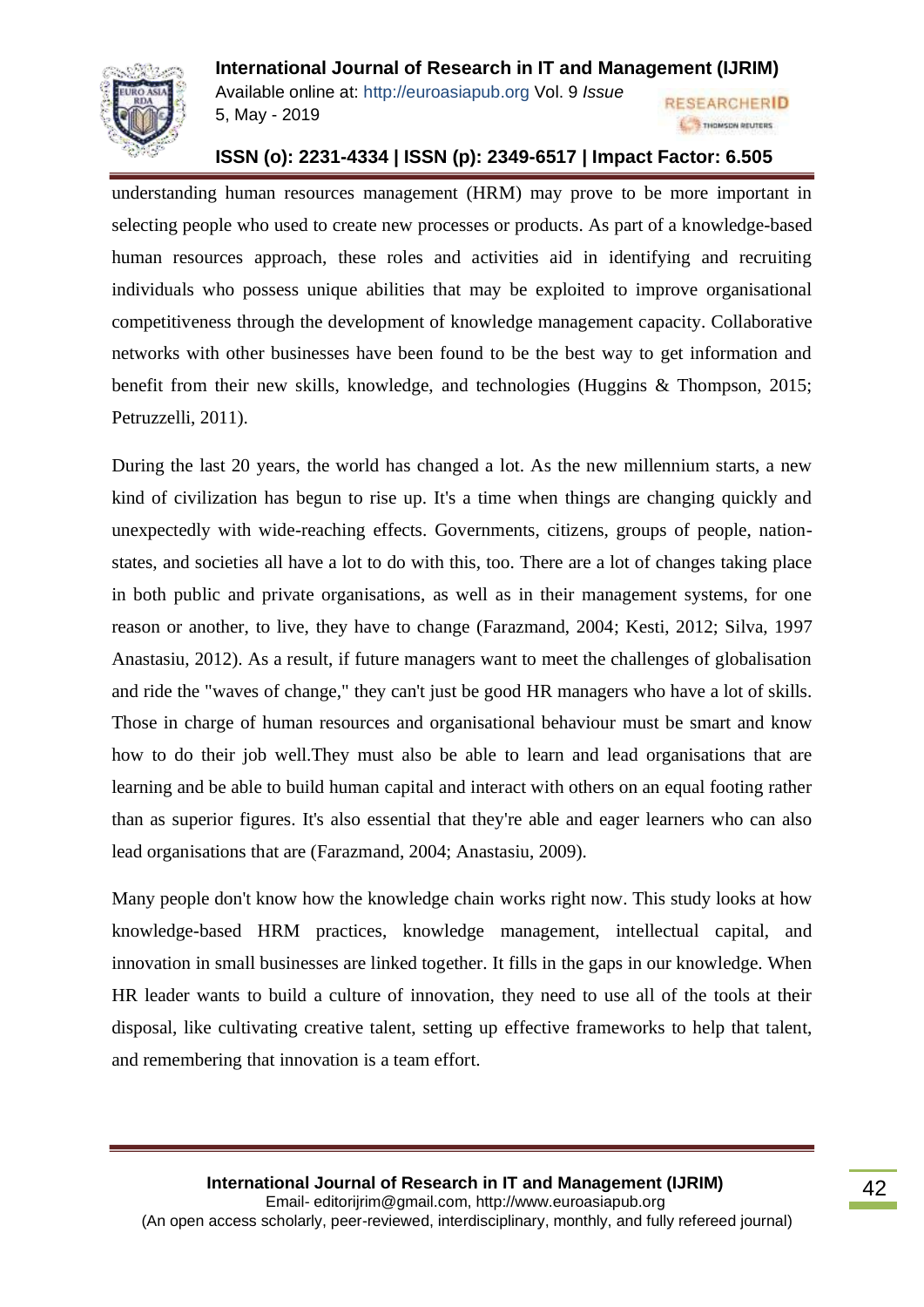

**RESEARCHERID S THOMSON REUTERS** 

Available online at: [http://euroasiapub.org](http://euroasiapub.org/) Vol. 9 *Issue*  5, May - 2019

# **ISSN (o): 2231-4334 | ISSN (p): 2349-6517 | Impact Factor: 6.505**

#### **Innovations in the development of human resources**

HRD is the process of making everyone's skills better. Their knowledge, knowledge, and how well they can work are all part of what they know. People who build up their human capital and use that capital to grow an economy could call this "human capital" (Silva, 1997). A lot of the time, HR helps people develop new ideas. Business success today isn't a secret. It's all about people and not money (Joseph, 2012). There are two ways that innovation is essential for businesses: Big changes and small, steady changes can be made with this. The way people act at work would also have to change as more and more businesses tried to be more innovative (Searle, 2012). The people who work for the company may use their human capital to learn how to run a business to make new products and services (Chen, 2009). When it comes to developing and managing people, there is no limit to what can be done. These three things can be put together (Farazmand, 2004). In the first category of HR management for innovation, things like always looking for the right people, the right job, or the right person for the job are there.

This is a hard job that needs a lot of planning, recruiting, education, and training to do well. This includes the challenge of finding, training, and educating people who are good at managing and leading at both strategic and operational levels. Those who know how to lead and manage big and complicated organisations in all fields need this kind of knowledge and skills.

When it comes to strategic human resources development and building capacity, technology is a big part of it. However, it can only happen if there are enough funds to pay for and support it. Without the right money, new ideas can and do happen, but they may not be able to reach the development stage. Three types of new ideas for strategic human resources development and management all work together. The first two are related to the third, and all three work together.

#### **2.Objectives of the study**

• To find out the opinion about the role of HRM in Organization development and responsibilities of HR managers in organizational growth and innovation.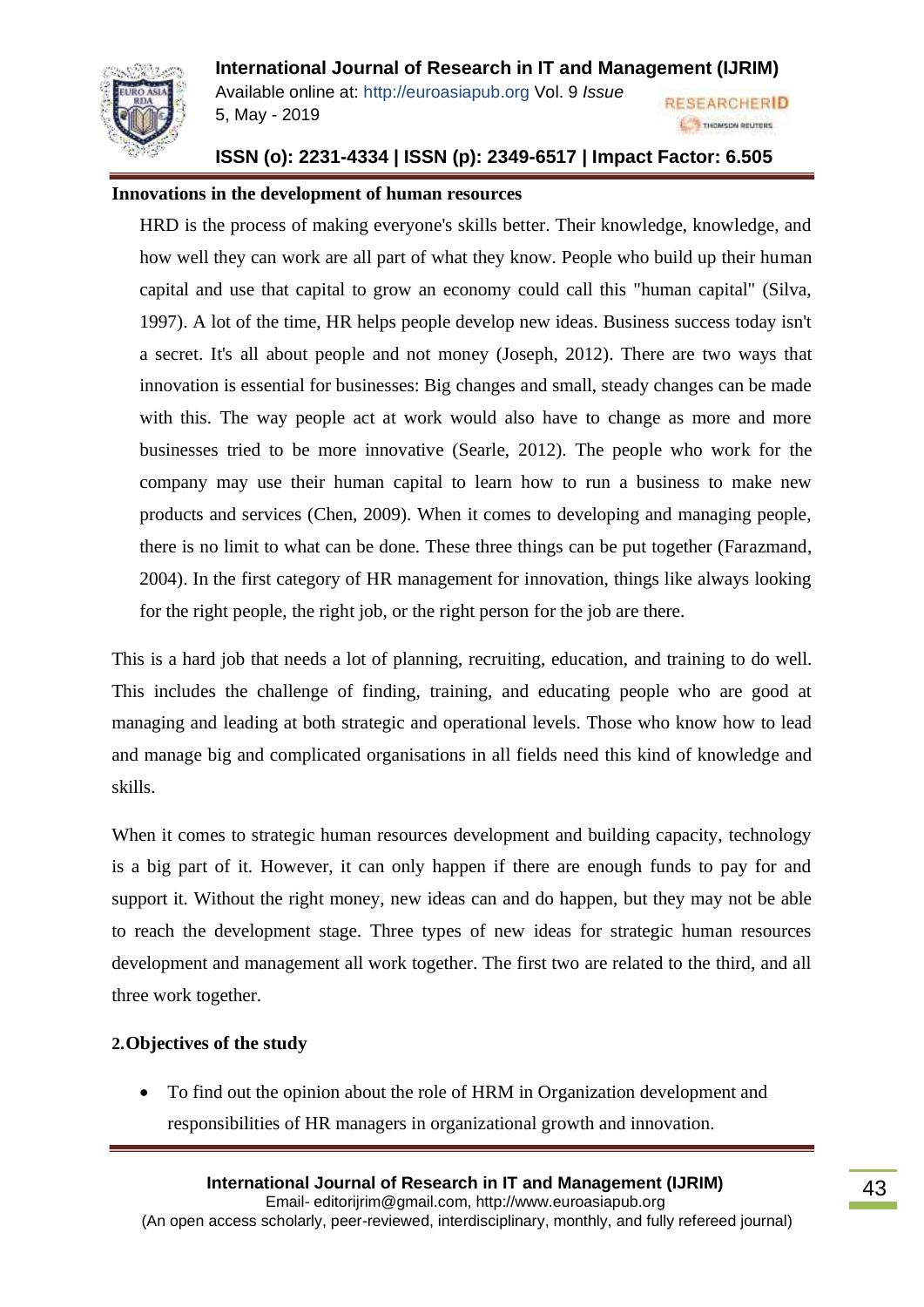

**International Journal of Research in IT and Management (IJRIM)** Available online at: [http://euroasiapub.org](http://euroasiapub.org/) Vol. 9 *Issue*  **RESEARCHERID** 5, May - 2019

# **ISSN (o): 2231-4334 | ISSN (p): 2349-6517 | Impact Factor: 6.505**

**6 S THOMSON REUTERS** 

# **3.METHODOLOGY**

The term "methodology" in the English language refers to the process of compiling and organising the rules, procedures, and practices that are specific to a certain field of study. To put it another way, you could say that it's a smorgasbord of approaches used in a little area. Methodology is an essential part of any rational request. The term "informal" is used to describe research that does not adhere to a predetermined methodology.

Because both primary and secondary data sources were available, they were employed to acquire the information needed for the investigation. Data for this study was gathered using a variety of methods, including unstructured face-to-face interviews with a variety of institutions, current and former students and family and society. Secondary sources include books, journal articles, and working papers from government agencies and some of the most well-known publications and journals in existence. There are 100 participants in this study via a survey method...

#### **Sample size:**

As part of the survey procedure, the researcherhave selected 100 people as participants. They are from different organization and firms.Randomly participants were selected from organizations and firms. An open-ended questionnaire is used and the data is collected.

#### **Data collection**

Data collection and analysis tools are a collection of charts, maps, and diagrams that are used to collect, analyse, and display data for a wide range of applications in organisations and firms. The researcher used Microsoft word and excel in organizing and saving data from a large number of individuals.

#### **4. Questionnaire for survey:**

According to table 1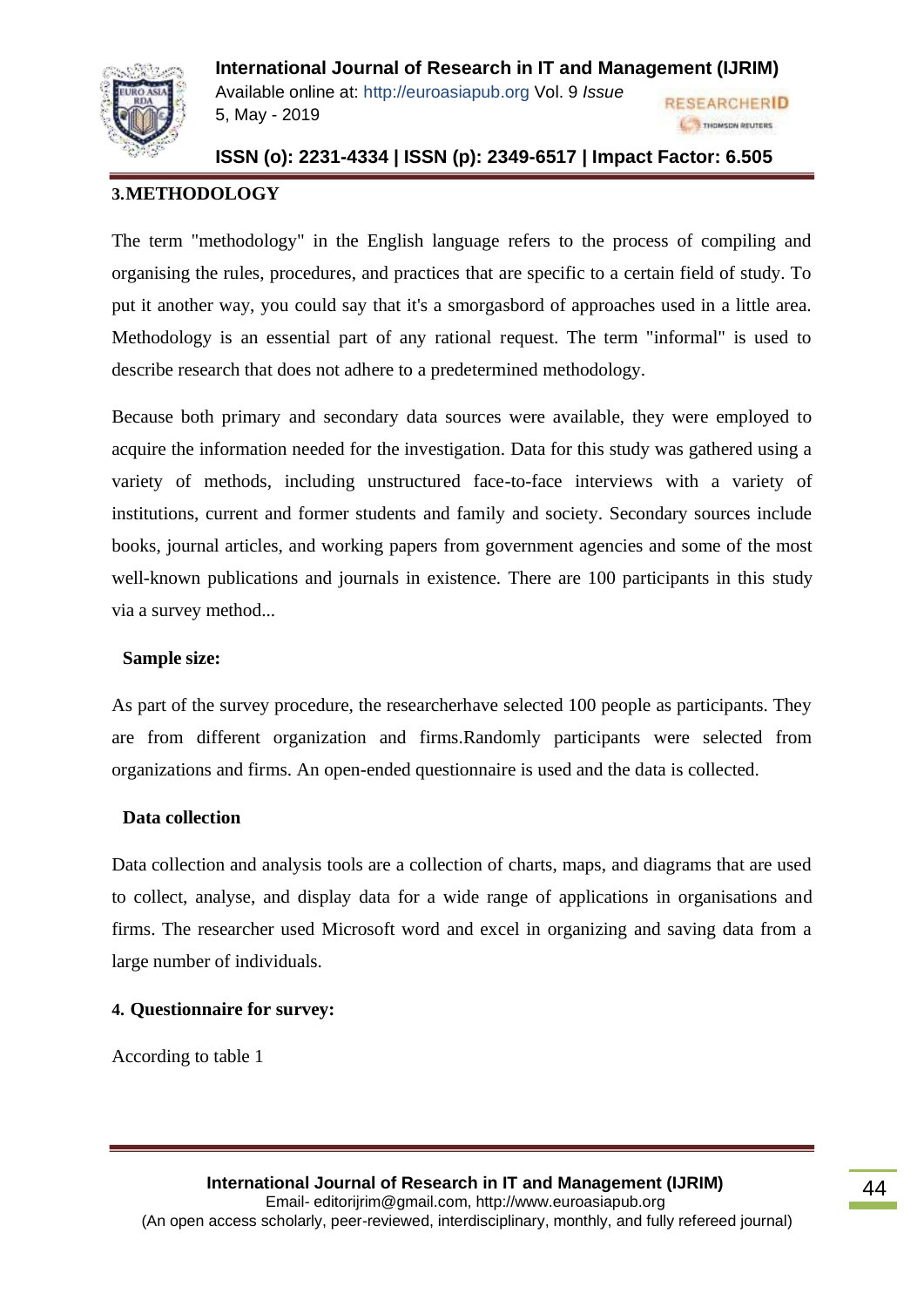

**RESEARCHERID CONTINUES THOMSON REUTERS** 

Available online at: [http://euroasiapub.org](http://euroasiapub.org/) Vol. 9 *Issue*  5, May - 2019

# **ISSN (o): 2231-4334 | ISSN (p): 2349-6517 | Impact Factor: 6.505**

When the researcher asked the participants, –HR plays an important role in an organisation's growth‖? then 40% people were agreed with the statement and 40% peoplewere strongly agreed with the statement.while only 10%people were disagreed with the statement and 10% were strongly disagree with the statement. Most of the people think that HR plays an important role in an organisation growth.

|  |  | Table 1: HR plays an important role in an organisation growth |  |
|--|--|---------------------------------------------------------------|--|
|  |  |                                                               |  |

| Agree                    | 40 |
|--------------------------|----|
| <b>Strongly Agree</b>    | 40 |
| <b>Disagree</b>          | 10 |
| <b>Strongly Disagree</b> | 10 |



According to table 2

When a researcher asked participants that Do you think that –Human resource management is Crucial to organisational growth and innovation‖? then 35% people were agreed with the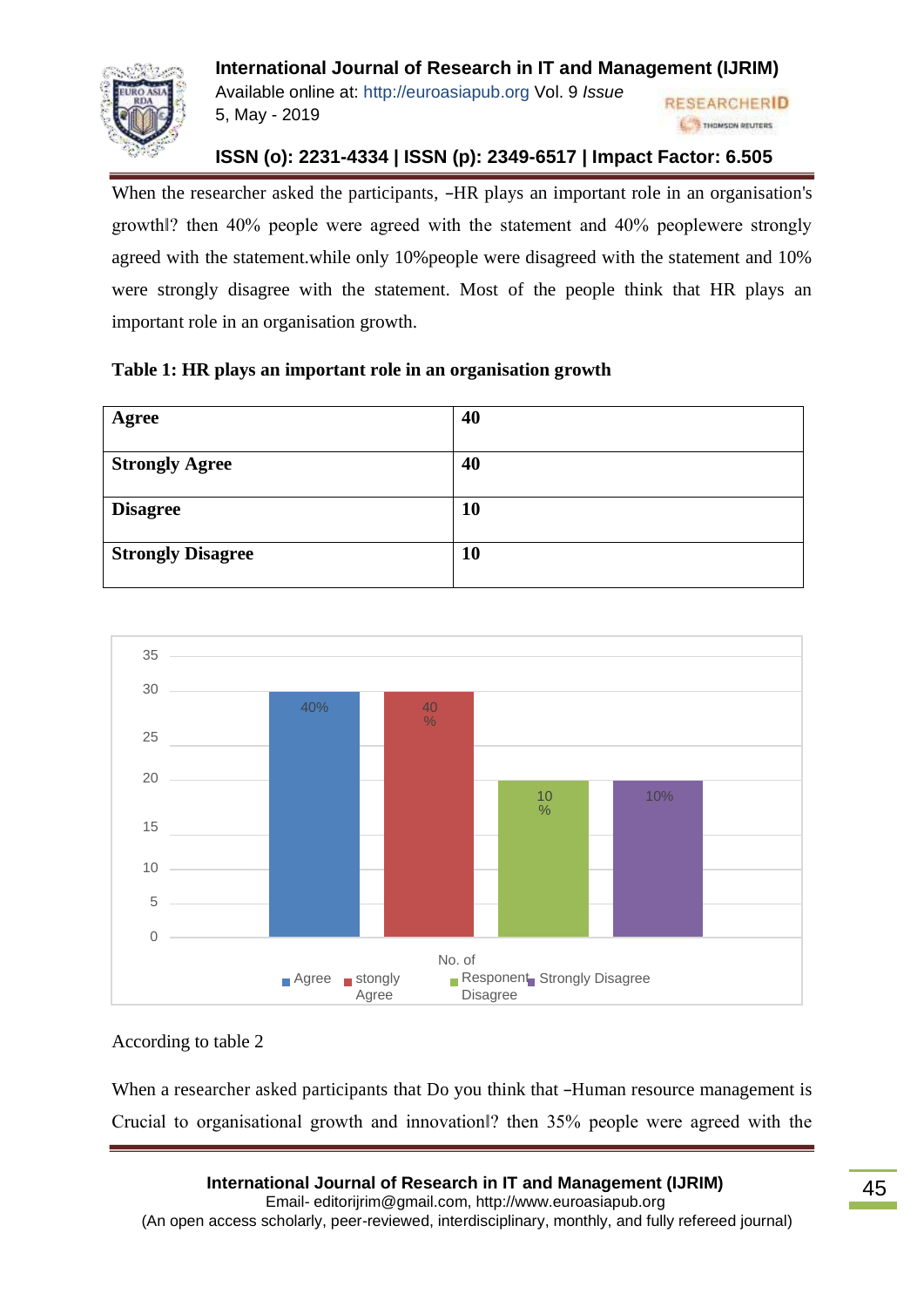

Available online at: [http://euroasiapub.org](http://euroasiapub.org/) Vol. 9 *Issue*  5, May - 2019



**ISSN (o): 2231-4334 | ISSN (p): 2349-6517 | Impact Factor: 6.505**

statement and 40% people were strongly agreed with the statement. Whileonly 15%people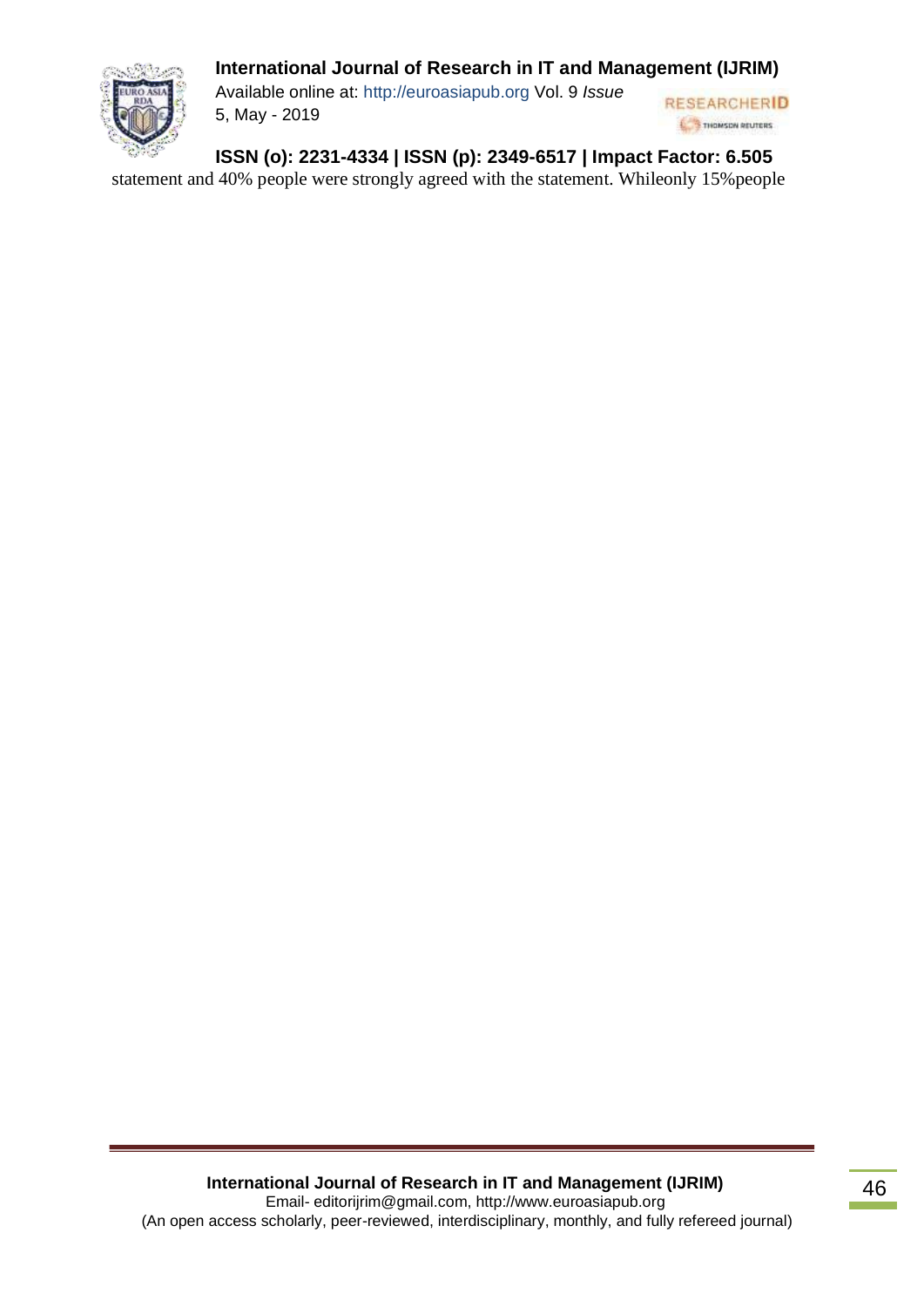

**International Journal of Research in IT and Management (IJRIM)** Available online at: [http://euroasiapub.org](http://euroasiapub.org/) Vol. 9 *Issue*  **RESEARCHERID** 5, May - 2019 **CONTINUES THOMSON REUTERS** 

# **ISSN (o): 2231-4334 | ISSN (p): 2349-6517 | Impact Factor: 6.505**

disagreed with the statement and 10% were strongly disagree with the statement. Most of the people think that HRM plays a crucial role in organisational growth and innovation.

# **Table 2: Human resource management is Crucial to organisational growth and innovation**

| Agree                    | 35 |
|--------------------------|----|
|                          |    |
| <b>Strongly Agree</b>    | 40 |
|                          |    |
| <b>Disagree</b>          | 15 |
|                          |    |
| <b>Strongly Disagree</b> | 10 |
|                          |    |



#### According to table 3

When the researcher asked the participants that "HR managers role effect the organisations growth"? then 30% people were agreed with the statement and 35% people were strongly agreed with the statement. While only 15%people were disagreed with the statement and 20%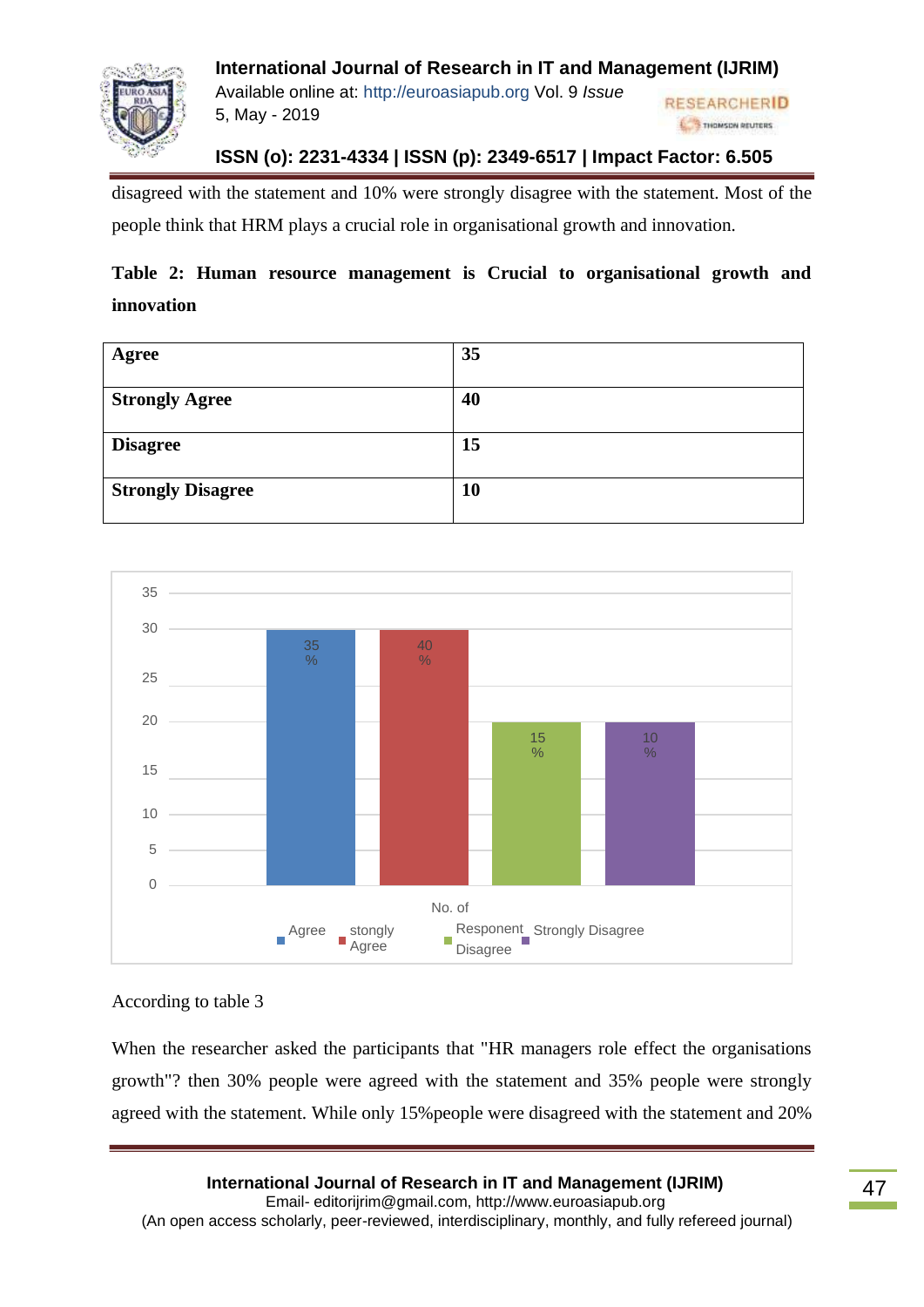

Available online at: [http://euroasiapub.org](http://euroasiapub.org/) Vol. 9 *Issue*  5, May - 2019

**RESEARCHERID CONSIDERED BELLEVE** 

**ISSN (o): 2231-4334 | ISSN (p): 2349-6517 | Impact Factor: 6.505**

were strongly disagree with the statement. Several numbers of the people were agreed that

the HR role effect the organisation's growth.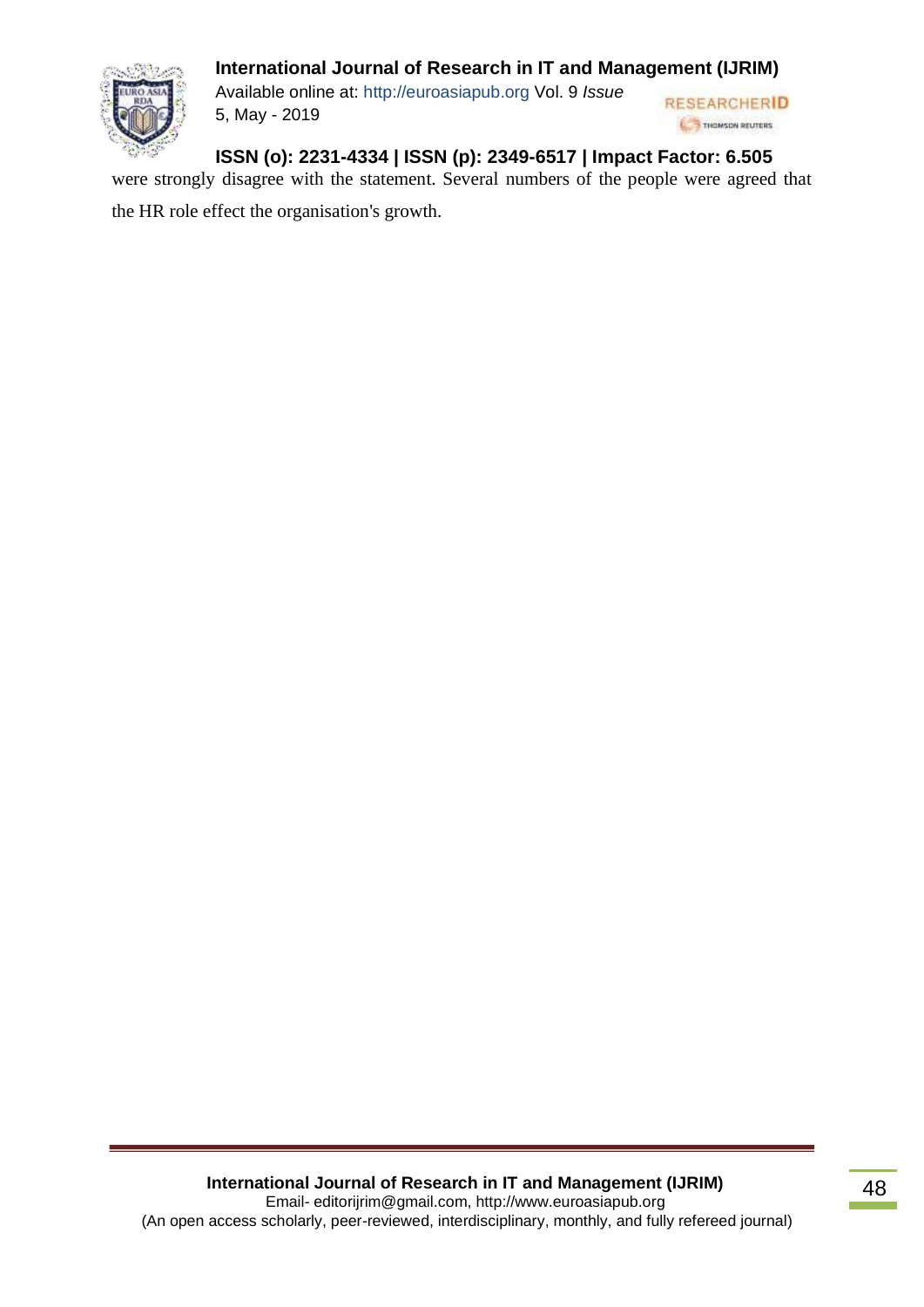Available online at: [http://euroasiapub.org](http://euroasiapub.org/) Vol. 9 *Issue*  5, May - 2019



# **ISSN (o): 2231-4334 | ISSN (p): 2349-6517 | Impact Factor: 6.505**

### **Table 3: HR managers role effect the organisations growth**

| Agree                    | 30 |
|--------------------------|----|
| <b>Strongly Agree</b>    | 35 |
| <b>Disagree</b>          | 15 |
| <b>Strongly Disagree</b> | 20 |



#### According to table 4

When the researcher asked question to the participants that –HR is a big driver of innovation, and culture in order to work out well in an organisation‖? then 25% people were agreed with the statement and 30% people were strongly agreed with the statement. while only 20%people were disagreed with the statement and 25% were strongly disagree with the statement. For this question that HR is a big driver of innovation, and culture in order to work out well in an organisation ratio of the people who were agreed and not agreed were approx. same.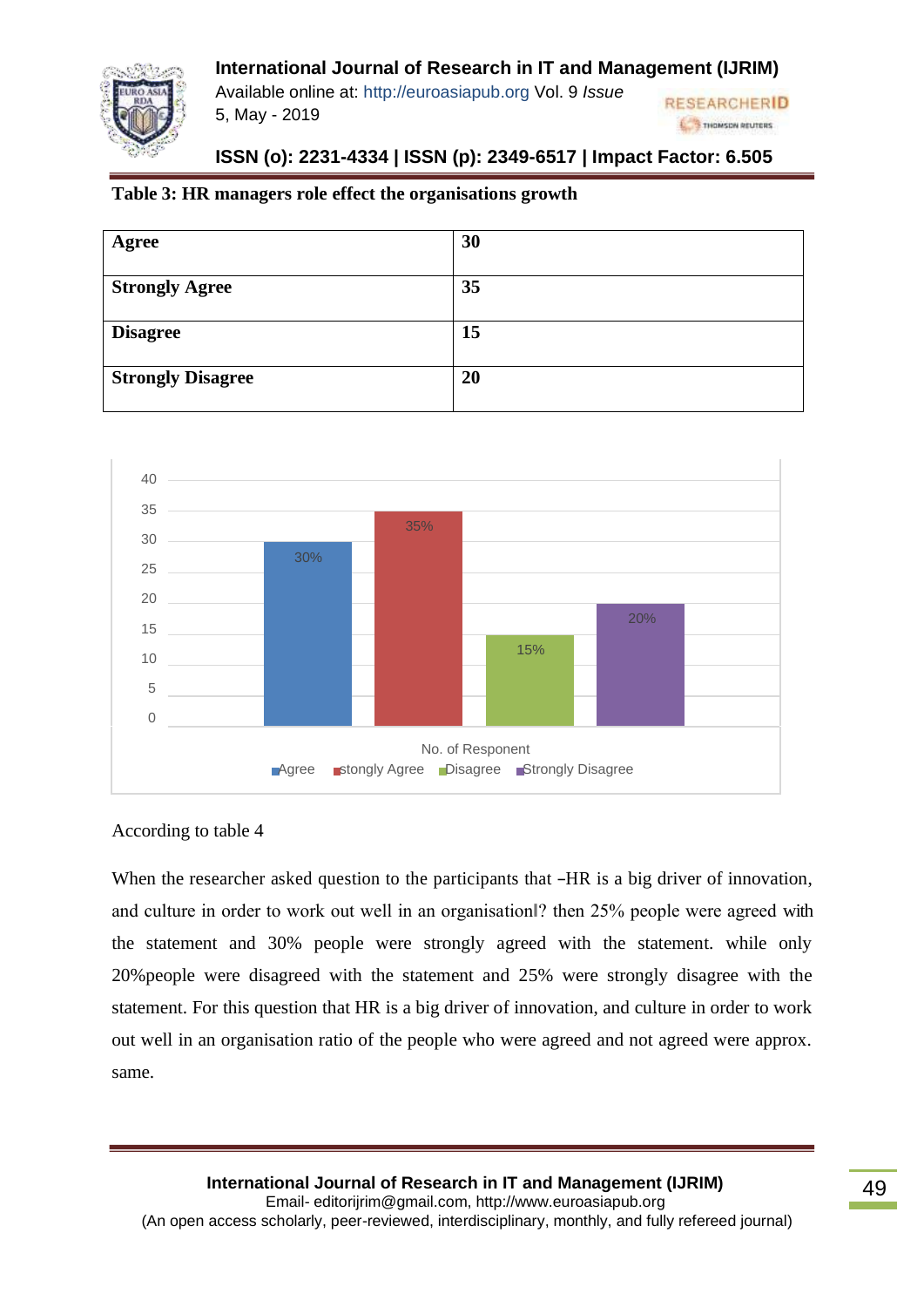

Available online at: [http://euroasiapub.org](http://euroasiapub.org/) Vol. 9 *Issue*  5, May - 2019

#### **RESEARCHERID A THOMSON REUTERS**

# **ISSN (o): 2231-4334 | ISSN (p): 2349-6517 | Impact Factor: 6.505**

# **Table 4: HR is a big driver of innovation, and culture in order to work out well in an**

#### **organisation**

| Agree                    | 25 |
|--------------------------|----|
| <b>Strongly Agree</b>    | 30 |
| <b>Disagree</b>          | 20 |
| <b>Strongly Disagree</b> | 25 |



#### According to table 5

When the researcher asked the people, —Human resources development and capacity building, technological innovation is a big part of an organisation"? Then 30% people were agreed with the statement and 30% people were strongly agreed with the statement. While only 20%people disagreed with the statement and 20% were strongly disagreed with the statement. Some people think that Human resources development and capacity building, technological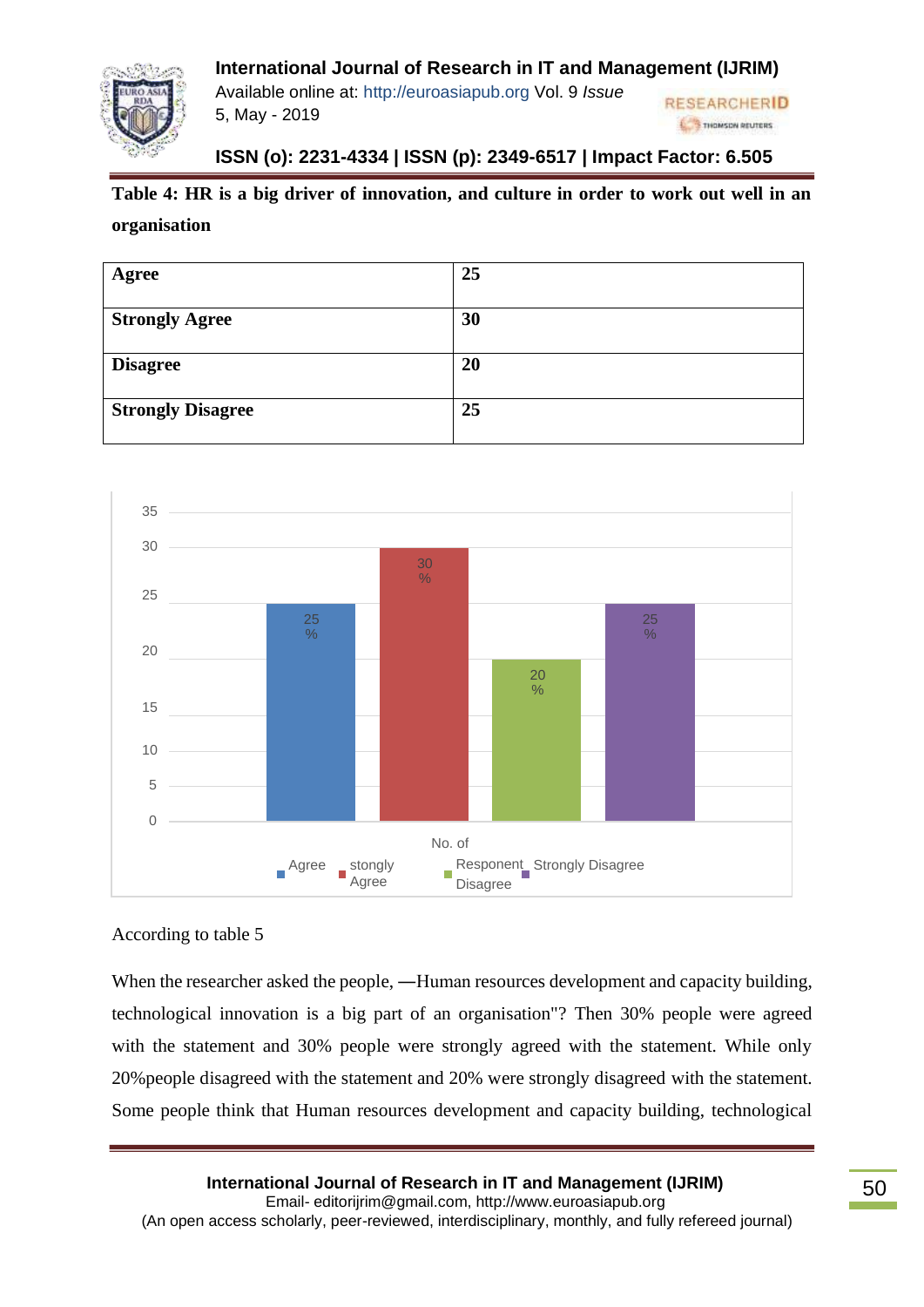

Available online at: [http://euroasiapub.org](http://euroasiapub.org/) Vol. 9 *Issue*  5, May - 2019



**ISSN (o): 2231-4334 | ISSN (p): 2349-6517 | Impact Factor: 6.505**

innovation is a big part of an organisation and plays a vital role.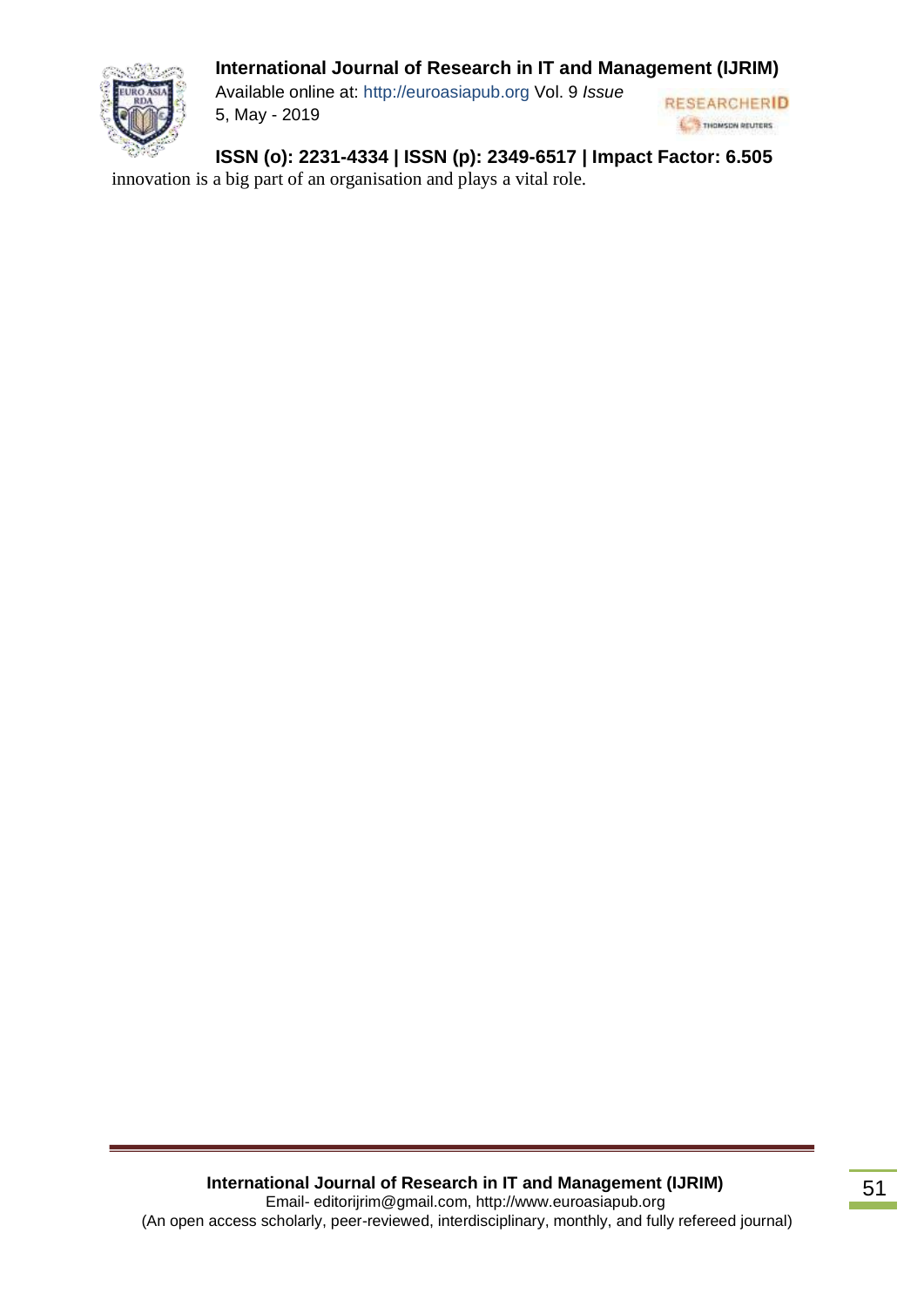

Available online at: [http://euroasiapub.org](http://euroasiapub.org/) Vol. 9 *Issue*  5, May - 2019

#### **RESEARCHERID CONTINUES THOMSON REUTERS**

# **ISSN (o): 2231-4334 | ISSN (p): 2349-6517 | Impact Factor: 6.505**

### **Table 5: Human resources development and capacity building, technological innovation**

#### **is a big part of an organisation**

| Agree                    | 30 |
|--------------------------|----|
| <b>Strongly Agree</b>    | 30 |
| <b>Disagree</b>          | 20 |
| <b>Strongly Disagree</b> | 20 |



#### **5. Result and Discussion**

During present survey result carried out that role of HRM is crucial for an organisational development and innovation. In table 1. Observed that HR plays an important role in an organisation growth. In order to think about human resource management and strategy in a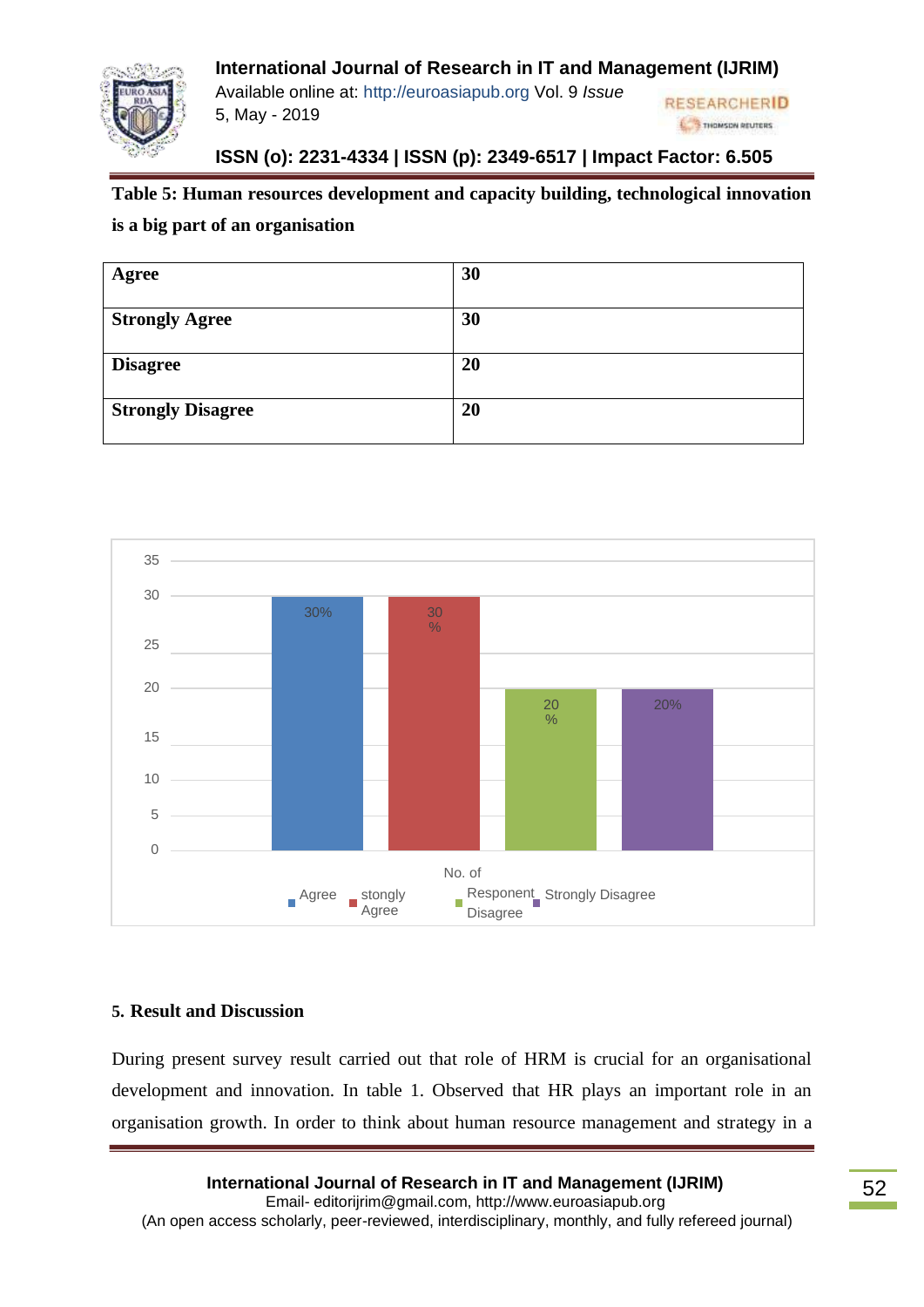

Available online at: [http://euroasiapub.org](http://euroasiapub.org/) Vol. 9 *Issue*  5, May - 2019



**ISSN (o): 2231-4334 | ISSN (p): 2349-6517 | Impact Factor: 6.505**

new to growth of an organisation. In table 2. Human resource management is Crucial to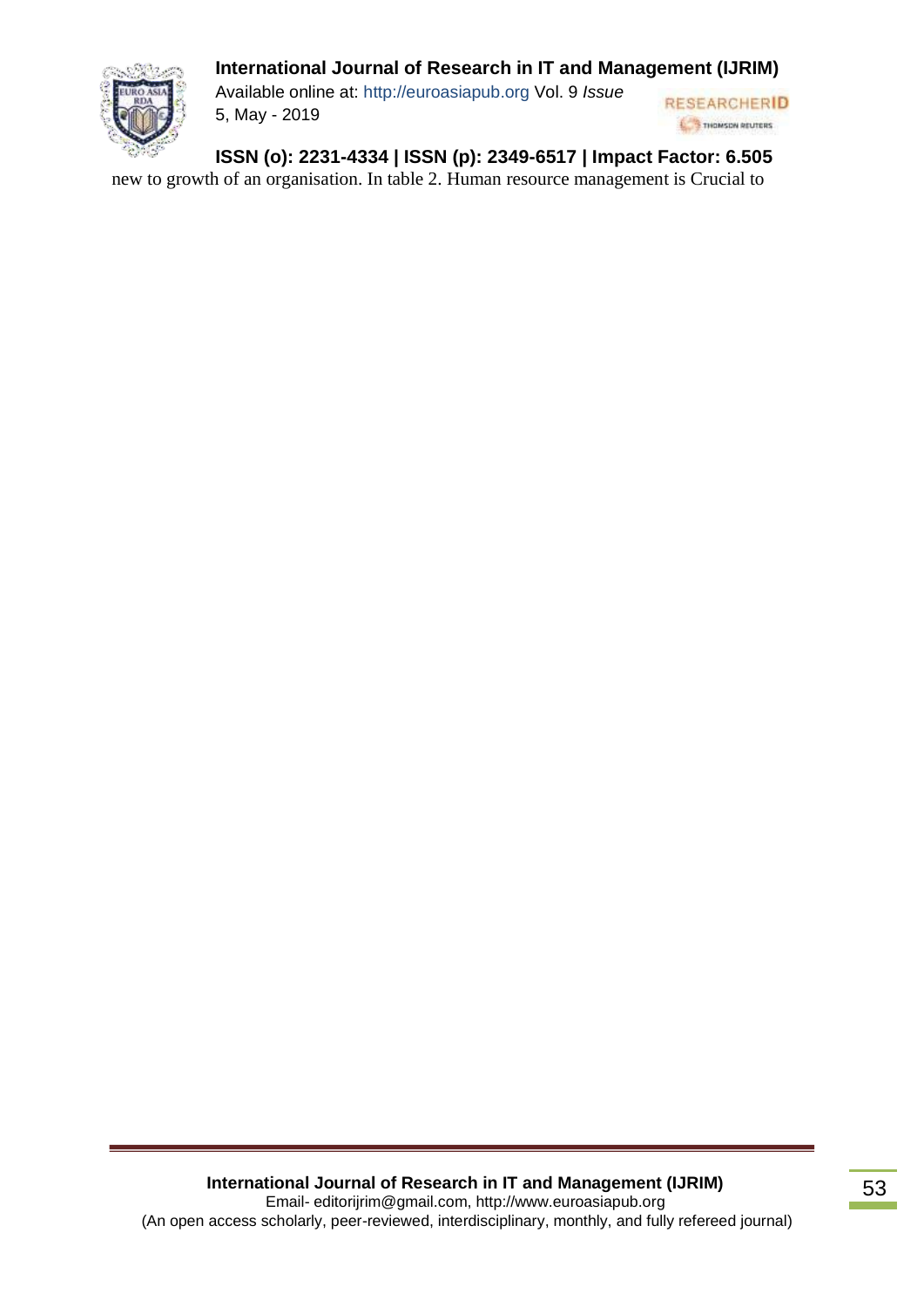

**RESEARCHERID 6 S THOMSON REUTERS** 

Available online at: [http://euroasiapub.org](http://euroasiapub.org/) Vol. 9 *Issue*  5, May - 2019

#### **ISSN (o): 2231-4334 | ISSN (p): 2349-6517 | Impact Factor: 6.505**

organisational growth and innovation. Firms can improve their unique skills and find new ways to make things better by using the knowledge in their human capital. When businesses make new products and improve their management practices, they need people who are motivated and skilled enough to come up with new ideas, come up with new ways to do things, and find new opportunities. HR helps the company's bottom line because it knows how human capital affects the success of a company. In table 3. Observed that HR managers role effect the organisations growth. HR managers are responsible for planning and achieving organizational objectives. In table 4. Observed HR is a big driver of innovation, and culture in order to work out well in an organisation. They make the rules for the workplace so that there are less fights, legal problems, and more productive employees. In table 5. Shows Human resources development and capacity building, technological innovation is a big part of an organisation.In every aspect of their jobs, human resource managers are responsible for building and maintaining a competent team. This includes everything from human resource planning to job analysis to hiring and resolving problems within the firm.

#### **Conclusion**

Human resource management can have an impact on the attitudes, abilities, and behaviour of employees to help the company reach its goals. It also plays a big role in setting up the right conditions for people to be able to start and move toward innovation activities.

Managers all agree that innovation is very important in today's businesses, but not everyone agrees with them. People in HR talk about new things and support new things, but they usually kill new things that employees and managers try to come up with.

"Leading-edge" competitiveness is becoming more important for an organisation to a time of rapid change and increased competition the importance of innovation and human resource management is growing in importance. Change is difficult and necessitates a different way of thinking. Take a new look at everything if we want the new way of doing things to be unique and not just an upgrade on the old.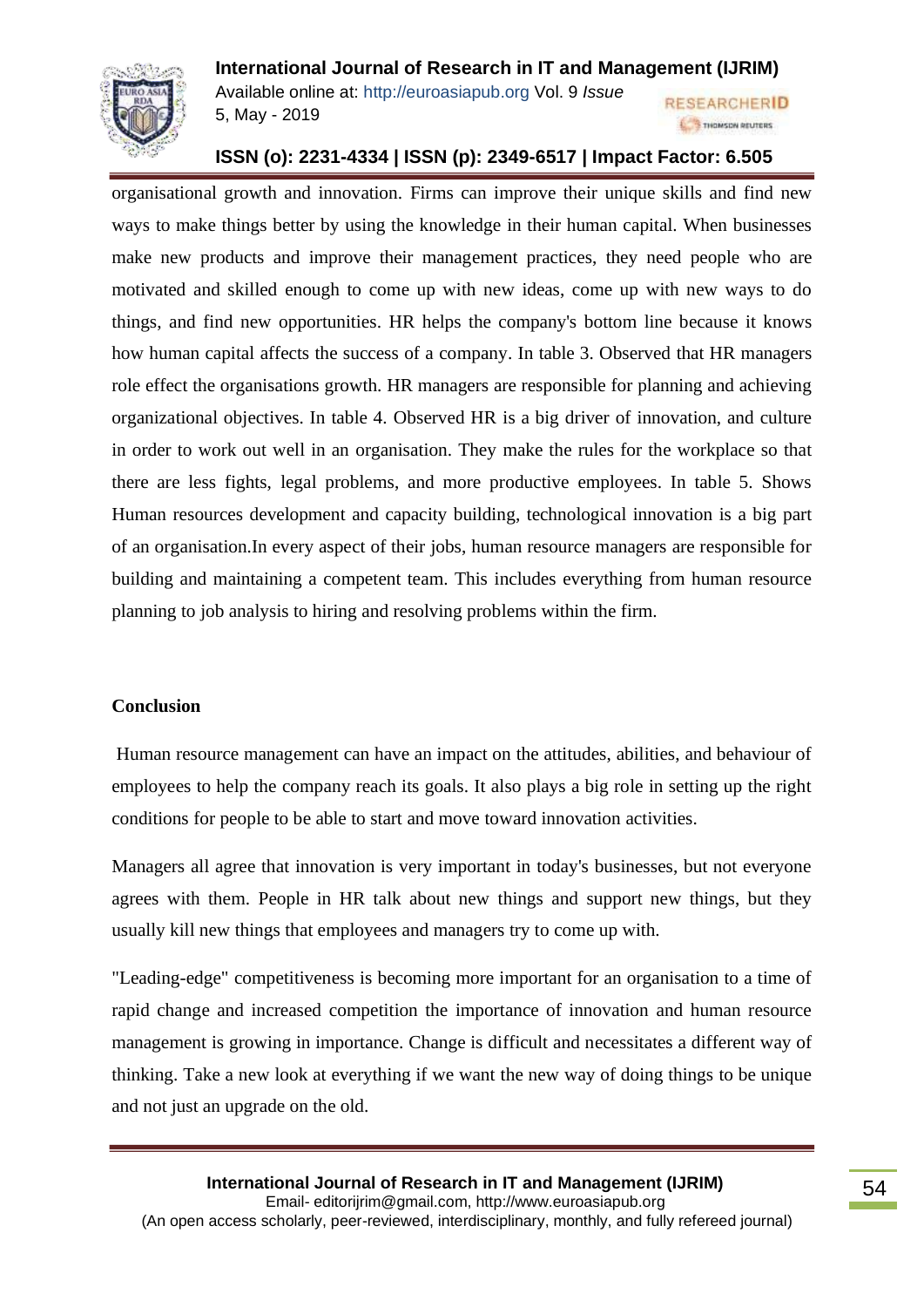

Available online at: [http://euroasiapub.org](http://euroasiapub.org/) Vol. 9 *Issue*  5, May - 2019

# **ISSN (o): 2231-4334 | ISSN (p): 2349-6517 | Impact Factor: 6.505**

**RESEARCHERID S THOMSON REUTERS** 

#### **References**

- Boxall, P. (1996). The Strategic HRM Debate and the Resource-Based View of the Firm.' Human Resource Management Journal, 6/3: 59–75.
- Steeneveld, M. (1999). Human Resource Strategy and Competitive Advantage: A Longitudinal Study of Engineering Consultancies.' Journal of Management Studies, 36/4: 443–63.
- Huggins, R., & Thompson, P. (2015). Entrepreneurship, innovation and regional growth: a network theory. Small Business Economics, 45(1), 103–128.
- Petruzzelli, A. M. (2011). The impact of technological relatedness, prior ties, and geographical distance on university-industry collaborations: A joint-patent analysis. Technovation, 31(7), 309–319, <http://doi.org/10.1016/j.technovation.2011.01.008>
- Anastasiu, L. (2009), How the Changing of Technology Can Become a Motivating Factor in Human Resources Management, Proceedings on the5th International Seminar Quality Management in Higher Education, Alexandroupolis, Greece, 2009
- Anastasiu, L. (2012), The Impact of E-Learning on Human Resources Effectiveness in Higher Education, Proceedings on the 7th InternationalSeminar Quality Management in Higher Education, Iasi, Romania, 2012
- Farazmand, A. (2004), Innovation in Strategic Human Resource Management: Building Capacity in the Age of Globalization, PublicOrganization Review: A Global Journal, 4: 3–24 (2004), Kluwer Academic Publishers. Manufactured in The Netherlands.
- Joseph, B. (2012), Innovative human resource practices and employee outcomes in software firms in India
- Kesti, M. (2012), Organization human resources development connection to business performance, 2nd Annual International Conference onQualitative and Quantitative Economics Research, Procedia Economics and Finance 2 (2012) 257-264
- Searle, R. H., Ball, K. S. (2012), Supporting Innovation through HR Policy: Evidence from the UK, Creativity & Innovation Management,Vol.12, issue 1, pp 50-62.